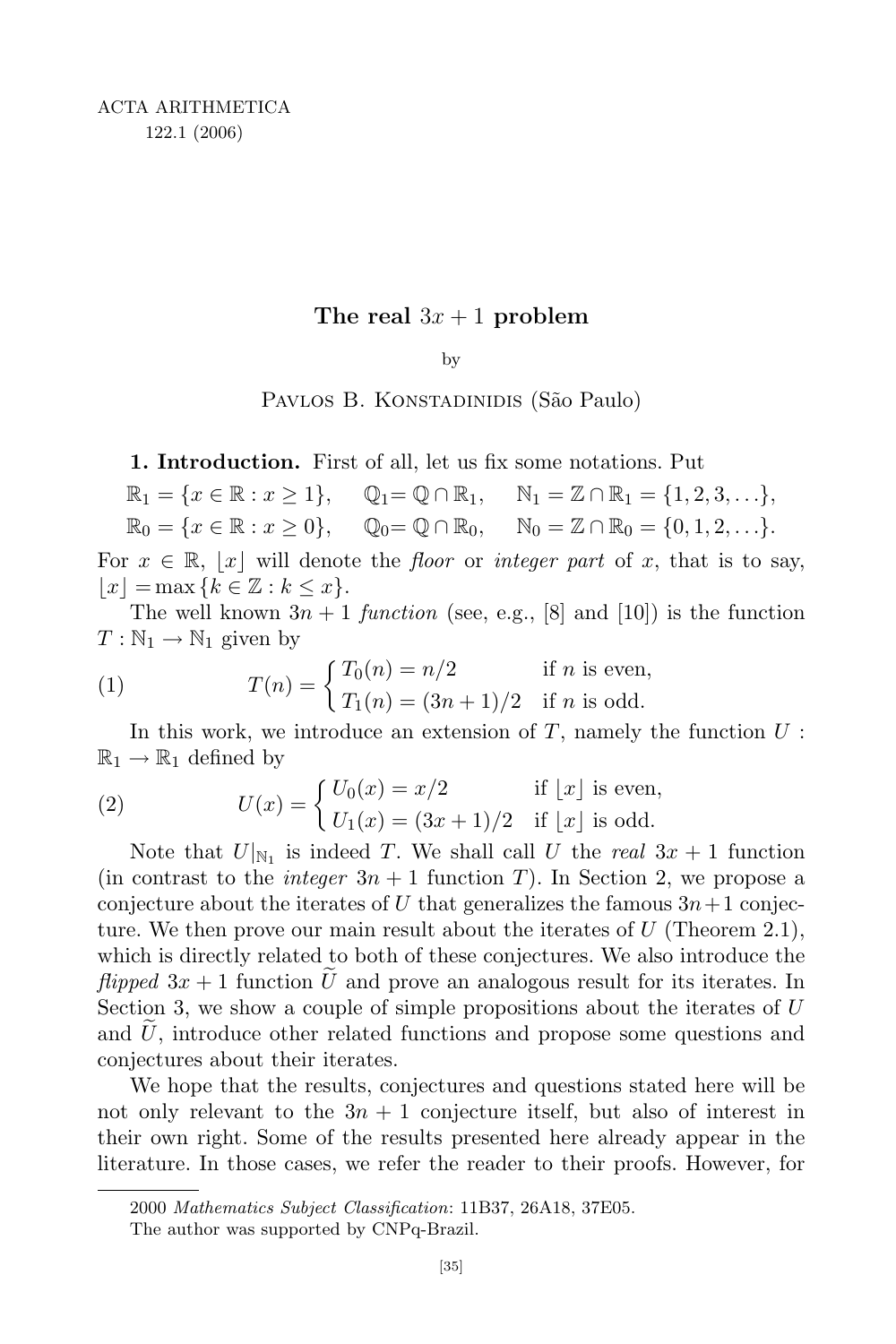the reader's benefit, we recall some well known definitions (in a form slightly better suited to our purposes).

**2.** The conjecture and the main results. Given a (nonempty) set  $X$ and a function  $f: X \to X$ , the *iterates* of f will be denoted by  $f^i$   $(i \in \mathbb{N}_0)$ . They are defined by  $f^0 = id_X$  (the identity function on X) and  $f^i = f \circ f^{i-1}$ for  $i > 0$ . For any given  $x \in X$ , the f-trajectory of x or starting at x is the sequence  $\mathcal{T}_f(x) = (f^i(x))_{i=0}^{\infty}$ . An *f-periodic trajectory* or, simply, an *f-cycle* is the f-trajectory of some  $z \in X$  such that  $f^{n}(z) = z$  for some  $n \in \mathbb{N}_1$  (in this case, the *f*-cycles starting at  $f^k(z)$ ,  $k \in \mathbb{N}_0$ , will sometimes be considered as being one and the same f-cycle). By an f-cycle of length  $l \in \mathbb{N}_1$  we mean any sequence in the set  $\{(x, f(x), \ldots, f^l(x)) : x \in X, f^l(x) = x\}.$ 

Now, let  $\mathbb{Q}[(2)]$  denote the set of all rational numbers having an odd denominator when written in lowest terms (see [5]). A number  $a/b \in \mathbb{Q}[(2)]$ (with b odd) is even (resp. odd) if its numerator a is even (resp. odd). The rational Collatz sequence generated by  $r_0 \in \mathbb{Q}[(2)]$  is the g-trajectory of  $r_0$ , where  $g : \mathbb{Q}[(2)] \to \mathbb{Q}[(2)]$  is given by  $g(r) = g_0(r) = r/2$  if r is even, and  $g(r) = g_1(r) = (3r+1)/2$  if r is odd. A rational Collatz cycle (of length l) is simply a g-cycle (of length l). Given  $l \in \mathbb{N}_1$  and  $n \in \mathbb{N}_0$ , let  $S_{l,n}$  be the set of all 0-1 sequences of length l containing exactly n 1's, and put  $S_l = \bigcup_{n=0}^{l} S_{l,n}$ and  $S = \bigcup_{l=1}^{\infty} S_l$ . If  $s \in S$ , we denote the number of 1's in s by  $n(s)$  and the length of s by  $l(s)$ . Given  $s = (s_1, \ldots, s_l) \in S$ , define  $\phi_s : \mathbb{R} \to \mathbb{R}$  by  $\phi_s = g_{s_l} \circ \cdots \circ g_{s_1}$ . A sequence  $(x_0, x_1, \ldots, x_l)$  of real numbers is called a pseudo-cycle of length l if there exists  $s = (s_1, \ldots, s_l) \in S$  such that  $x_l = x_0$ and  $x_i = g_{s_i}(x_{i-1})$  for  $i = 1, ..., l$  (note that  $x_l = \phi_s(x_0)$ ). Finally, define  $\varphi: S \to \mathbb{N}_0$  by  $\overline{1/\sqrt{2}}$ 

$$
\varphi(s) = \sum_{j=1}^{l(s)} s_j 2^{j-1} 3^{s_{j+1}+s_{j+2}+\cdots+s_{l(s)}}.
$$

Let  $x_0 \in \mathbb{R}_1$  be given. If

$$
\{\lim_{k \to \infty} U^{2k}(x_0), \lim_{k \to \infty} U^{2k+1}(x_0)\} = \{1, 2\},\
$$

then we say that the U-trajectory  $\mathcal{T}_U(x_0)$  tends to  $\{1,2\}$  and write  $\mathcal{T}_U(x_0)$  $\rightarrow$  {1, 2}. Our real 3x + 1 conjecture is

RU: For all  $x \in \mathbb{R}_1$ ,  $\mathcal{T}_U(x) \to \{1,2\}.$ 

Note that, for all  $n \in \mathbb{N}_1$ ,  $\mathcal{T}_T(n) = \mathcal{T}_U(n)$ . The famous (integer)  $3n + 1$ conjecture may then be stated as

**NU:** For all  $n \in \mathbb{N}_1$ ,  $\mathcal{T}_U(n) \rightarrow \{1, 2\}.$ 

One could also state both of these conjectures in terms of the  $U$ -parity sequence associated with  $x \in \mathbb{R}_1$ , which is simply the infinite 0-1 sequence

$$
\mathcal{P}_U(x) = (\lfloor U^i(x) \rfloor \bmod 2)_{i=0}^{\infty}.
$$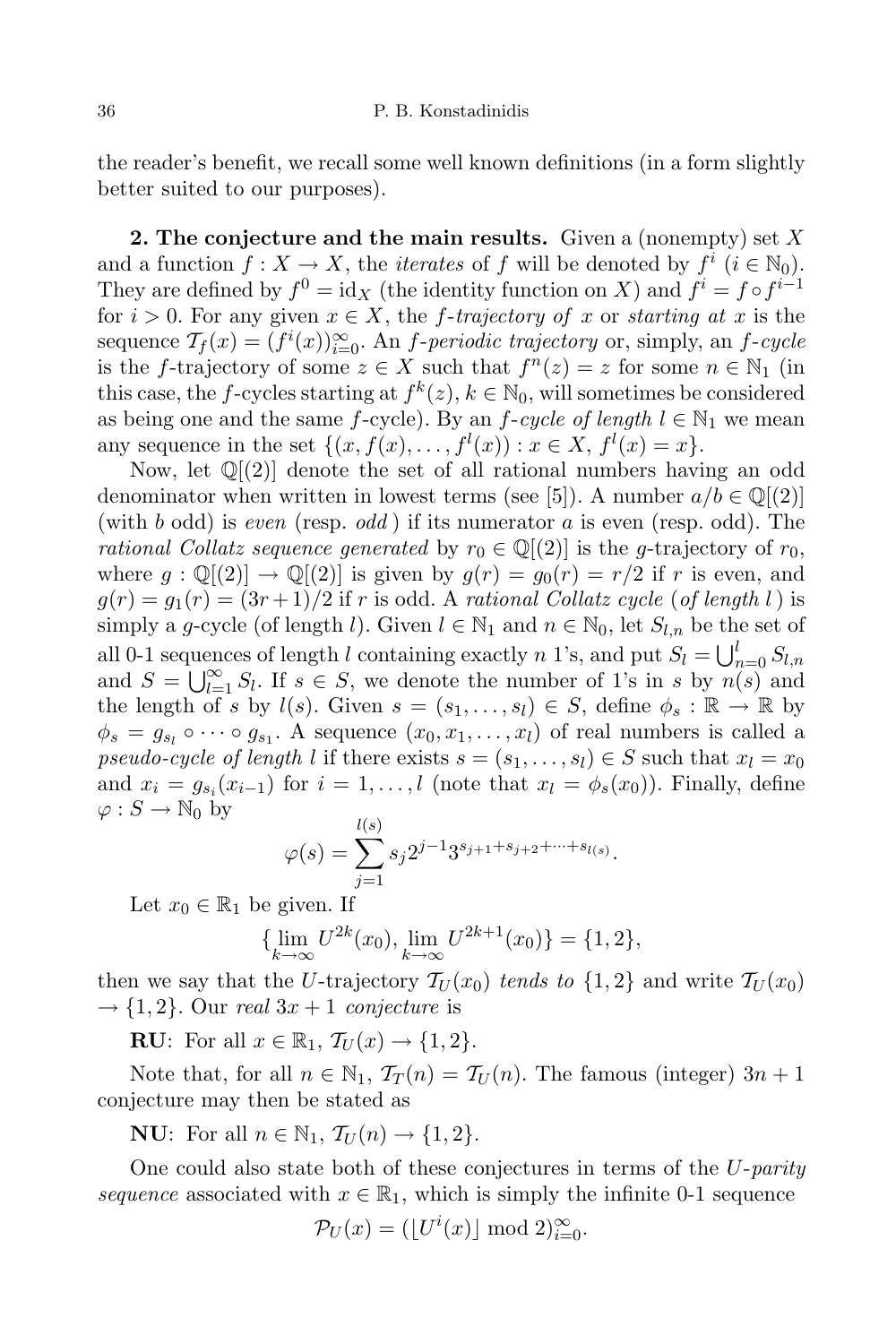Note that this sequence encodes which branch of  $U(U_0 \text{ or } U_1)$  is used in each step of  $\mathcal{T}_U(x)$ . Now, an infinite 0-1 sequence  $(p_i)_{i=0}^{\infty}$  will be called *eventually* periodic with period  $(0, 1)$  if there exists  $j \in \mathbb{N}_0$  such that  $(p_i, p_{i+1}) = (0, 1)$ for all  $i = j + 2m$ ,  $m \in \mathbb{N}_0$ . It is a simple matter (see Proposition 3.1) to show that, for each  $x \in \mathbb{R}_1$ ,  $\mathcal{P}_U(x)$  is eventually periodic with period  $(0, 1)$ if, and only if,  $\mathcal{T}_U(x) \to \{1,2\}$ . In other words, the conjectures **RU** and **NU** above can be stated in the following alternative, equivalent forms:

**RU':** For all  $x \in \mathbb{R}_1$ ,  $\mathcal{P}_U(x)$  is eventually periodic with period  $(0, 1)$ .

**NU':** For all  $n \in \mathbb{N}_1$ ,  $\mathcal{P}_U(n)$  is eventually periodic with period  $(0, 1)$ .

Now, we observe that our RU conjecture clearly implies both of the following two conjectures.

**OU:** The only U-cycle is the T-cycle  $(1, 2, 1, 2, 1, \ldots)$ .

**BU:** Every *U*-trajectory is bounded.

Of course, all T-cycles are U-cycles, and one would naturally expect to find (many) more  $U$ -cycles than  $T$ -cycles. However, our main result, which is directly related to the conjectures RU and OU above, tells us that in fact quite the opposite happens.

THEOREM 2.1. The only U-cycles are the T-cycles.

Proof. Let us first state two lemmas that will be used in this and subsequent proofs. The reader may find their proofs in [5] and [7] (the basic idea of most of Lemma 2.2 below is due originally to Böhm and Sontacchi  $[1]$ .

LEMMA 2.2 (Böhm and Sontacchi, Lagarias, Halbeisen and Hungerbühler). A sequence  $(x_0, x_1, \ldots, x_l)$  is a rational Collatz cycle of length l if , and only if , it is a pseudo-cycle of length l. Moreover , if a rational Collatz cycle is not the cycle  $(0, 0, \ldots)$ , then its elements are either all strictly positive or all strictly negative.  $\blacksquare$ 

LEMMA 2.3 (Lagarias). For any  $s \in S$  and any  $x \in \mathbb{R}$ , we have

(3) 
$$
\phi_s(x) = \frac{3^{n(s)}x + \varphi(s)}{2^{l(s)}}.
$$

Therefore, given  $s \in S$ ,

(4) 
$$
x_0(s) = \frac{\varphi(s)}{2^{l(s)} - 3^{n(s)}} \in \mathbb{Q}[(2)]
$$

is the **unique** number that generates the rational Collatz cycle of length  $l(s)$ that is also the pseudo-cycle of length  $l(s)$  determined by s.

To begin with, we note that all U-cycles start at numbers in  $\mathbb{Q}_1$ , since, for each  $k \in \mathbb{N}_1$ , every solution of  $x = U^k(x)$  is rational. Suppose then that there exist  $x_0 \in \mathbb{Q}_1 \setminus \mathbb{N}_1$  and  $l \in \mathbb{N}_1$  such that there is a U-cycle of length l starting at  $x_0$ , namely  $\Omega(x_0) = (x_0, U(x_0), \ldots, U^l(x_0) = x_0)$ . If we derive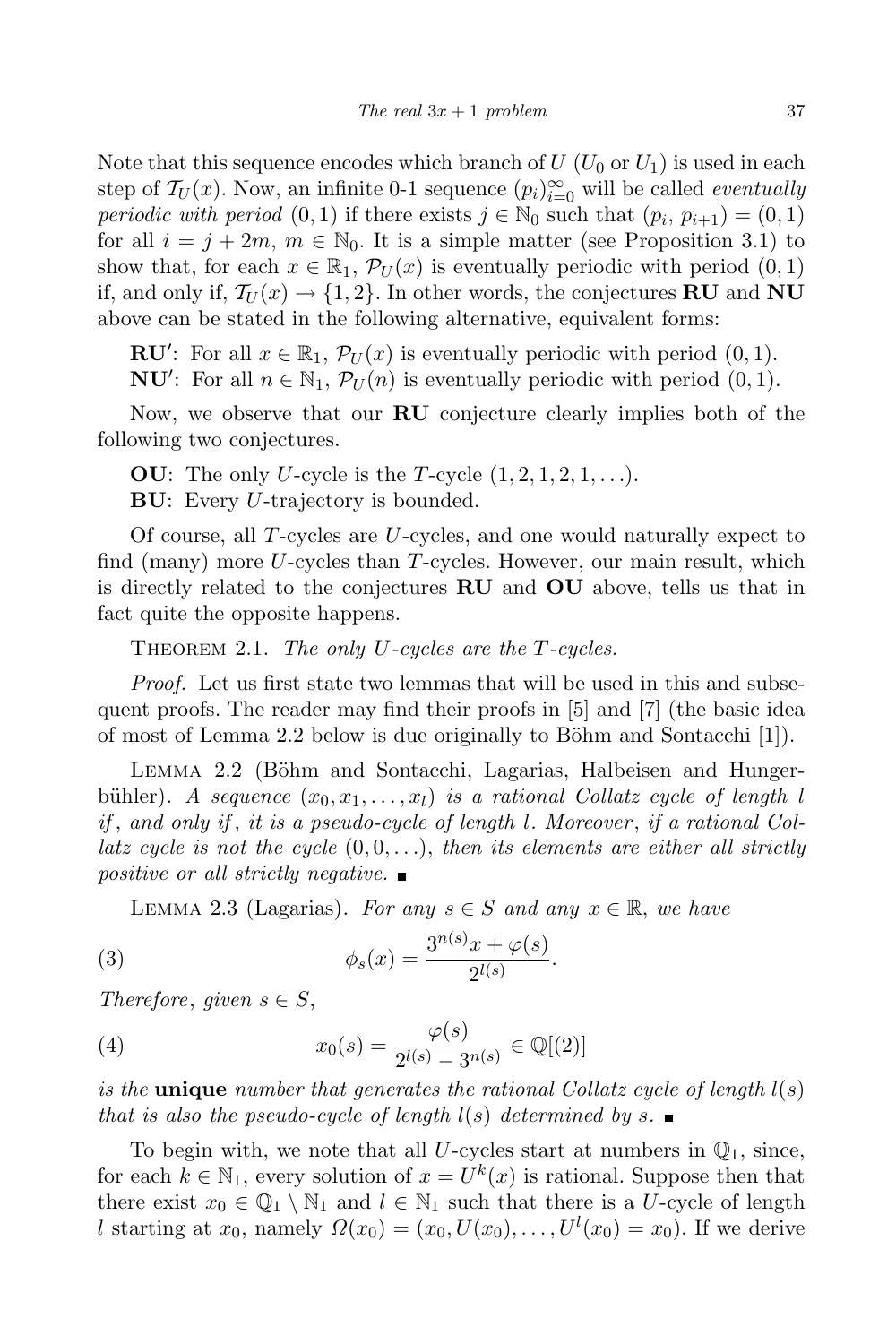## 38 P. B. Konstadinidis

a contradiction from this hypothesis, then we will be done. Note that it is immediate (by inspection) that the only  $U$ -cycle of length less than 4 is the T-cycle  $(1, 2, 1)$ . Hence, without loss of generality, we may assume that  $l \geq 4$ , which avoids our having to consider some trivial cases separately in what follows. Now, since  $U_l \equiv q_l$   $(\iota = 0, 1)$ ,  $\Omega(x_0)$  is a pseudo-cycle of length l. Thus, by Lemma 2.2,  $\Omega(x_0)$  is a rational Collatz cycle of length l as well. Therefore, by using Lemma 2.3 and the fact that  $U|_{\mathbb{N}_1} = T$ , one deduces both that all  $U^i(x_0)$  are in  $\mathbb{Q}[(2)] \cap \mathbb{Q}_1 \setminus \mathbb{N}_1$  and that

(5) 
$$
x_0 = x_0(s) = \frac{\varphi(s)}{2^{l(s)} - 3^{n(s)}},
$$

where  $s = (s_1, \ldots, s_l) \in S$  is the 0-1 sequence associated with (the pseudocycle)  $\Omega(x_0)$ , i.e., s consists of the first  $l = l(s)$  terms in  $\mathcal{P}_U(x_0)$ . For convenience, put  $n = n(s)$  and  $d = 2^l - 3^n$ . Now, given any  $a/b$  in  $\mathbb{Q}[(2)]$  (with b odd), it is clear that every term in the rational Collatz sequence generated by  $a/b$  may be written with denominator b. As d happens to be odd, one may, for  $i = 0, 1, \ldots, l$ , write

(6) 
$$
x_i = U^i(x_0) = \frac{c_i}{d} = \frac{q_i d + r_i}{d} = q_i + \frac{r_i}{d},
$$

where  $q_i$  is the quotient and  $r_i$  the remainder in the Euclidean division of  $c_i$ by d. Note that all  $c_i$ ,  $q_i$  and  $r_i$  lie in  $\mathbb{N}_1$  and that  $d \geq 5$  (for all  $x_i = c_i/d$ are in  $\mathbb{Q}_1 \setminus \mathbb{N}_1$ ,  $\varphi(s) > 0$  and 3 does not divide d). In particular, no  $r_i$  is 0, and so all  $r_i$  satisfy  $0 < r_i < d$ . Moreover, because  $d = 2^l - 3^n > 0$ , one has (7)  $n < l \log_3 2$ .

Now, since  $\Omega(x_0) = (x_0, x_1, \ldots, x_l = x_0)$  is both a U-cycle and a rational Collatz cycle (of length l), we infer, for  $i = 0, 1, \ldots, l$ , that  $q_i = |x_i|$  is even (resp. odd) if, and only if,  $c_i$  is even (resp. odd). Thus, all  $r_i = c_i - dq_i$  are even. Write  $r_i = 2^{e_i} o_i$ , where  $e_i \ge 1$  and  $o_i$  is odd, think of  $r_0, r_1, \ldots, r_l = r_0$ as being arranged (in this order) in a circular manner and observe that, for  $i = 0, 1, \ldots, l,$ 

(8) 
$$
r_{i} = \begin{cases} \frac{1}{2} r_{i-1} & \text{if } q_{i-1} \text{ is even,} \\ \frac{3}{2} r_{i-1} & \text{if } q_{i-1} \text{ is odd and } r_{i-1} < \frac{2}{3} d, \\ \frac{3}{2} r_{i-1} - d & \text{if } q_{i-1} \text{ is odd and } r_{i-1} > \frac{2}{3} d. \end{cases}
$$

Note that, since 3 does not divide d, it is never the case that  $r_{i-1} = 2d/3$ in  $(8)$ . As usual, indices are to be considered modulo l whenever necessary. Now, if  $r_i$  is such that  $r_i = 3r_{i-1}/2 - d$ , then we say that this  $r_i$  is new. Note that if  $r_{j+1}$  is not new, then either  $r_{j+1} = 2^{e_j-1} o_j$  or  $r_{j+1} = 2^{e_j-1} (3o_j)$ . This clearly means that at least one of  $r_0, r_1, \ldots, r_{l-1}$  is new. By renaming the  $x_i$ 's if necessary, we can assume that  $r_0 (= r_l)$  is new. Now, let  $0 \le p < q \le l$ be such that  $r_p$  and  $r_q$  are *consecutive new*, that is, both  $r_p$  and  $r_q$  are new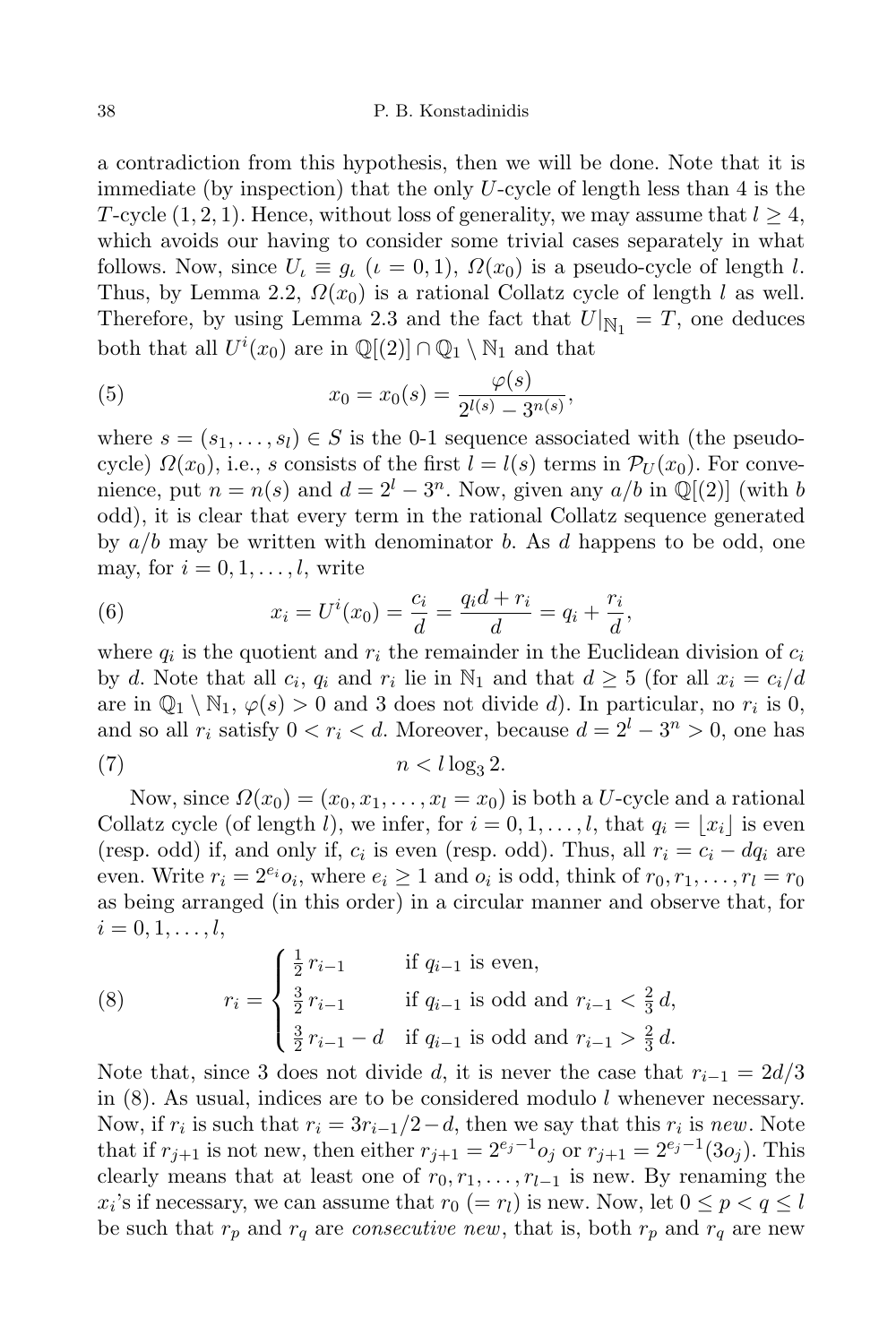and, for all  $p < k < q$ ,  $r_k$  is not new (if  $r_0$  is the only new one, then put  $p = 0$  and  $q = l$ ). Because there are no new  $r_k$ 's strictly between  $r_p$  and  $r_q$ , one has

(9) 
$$
r_{q-1} = 2(3^{n(p,q-1)}o_p)
$$
 and  $e_p = q - p$ ,

where, for any  $0 \le i \le j \le l$ ,  $n(i, j)$  is the number of times  $U_1$  is used from  $x_i$  to  $x_j$ , i.e.,  $n(i, j)$  is the number of 1's in  $\{s_{i+1}, s_{i+2}, \ldots, s_j\}$ . Since  $r_q$  is new, we have both  $n(p, q) = n(p, q - 1) + 1$  and  $d < 3r_{q-1}/2$ . From this and (9), it follows that

(10) 
$$
d < 3^{n(p,q-1)+1}o_p = \frac{3^{n(p,q-1)+1}}{2^{e_p}}r_p = \frac{3^{n(p,q)}}{2^{q-p}}r_p.
$$

Now, because  $r_p$  is new,  $r_p = 3r_{p-1}/2 - d$ , and so, since  $0 < r_{p-1} < d$ , we obtain  $r_p < d/2 < 2d/3$ . From this and (10), one gets

(11) 
$$
d < \frac{3^{n(p,q)-1}}{2^{q-p-1}}d \Rightarrow 3^{n(p,q)-1} > 2^{q-p-1} \Rightarrow n(p,q) > \log_3 2^{q-p-1} + 1.
$$

Therefore,  $n(p, q) > \log_3 2^{q-p-1} + \log_3 2 = \log_3 2^{q-p}$ , and so

(12) 
$$
n(p,q) > (q-p)\log_3 2.
$$

Now, let  $0 = i_0 < i_1 < \cdots < i_m = l, m \ge 1$ , be such that  $r_{i_0}, r_{i_1}, \ldots, r_{i_m}$ are all the new  $r_i$ 's in  $\{r_0, r_1, \ldots, r_l\}$ . Then we have  $n = \sum_{k=1}^m n(i_{k-1}, i_k)$ ,  $l = \sum_{k=1}^{m} (i_k - i_{k-1})$  and  $r_{i_{k-1}}$  and  $r_{i_k}$  are consecutive new for all  $k =$  $1, \ldots, m$ . Consequently, inequality (12) gives us  $n > l \log_3 2$ , contrary to (7).

We note that some authors have already investigated a variety of interesting *smooth* extensions of  $T$  to the real (and even complex) numbers (see, e.g.,  $[2]-[4]$ ,  $[6]$  and  $[9]$ ). Unlike the *conjectured* case of U, however, the dynamics of these extensions outside the integers are always extraneous to the  $3x + 1$  conjecture (i.e., there exist periodic and divergent trajectories).

Now, the previous theorem illustrated the relative ease one has in obtaining some results if one is allowed the freedom to work in  $\mathbb{R}_1$  (instead of having to concentrate on  $\mathbb{N}_1$ ). For another example along these lines, consider the *flipped*  $3x + 1$  function  $\tilde{U} : \mathbb{R}_0 \to \mathbb{R}_0$  defined by

(13) 
$$
\widetilde{U}(x) = \begin{cases} \widetilde{U}_0(x) = U_1(x) & \text{if } \lfloor x \rfloor \text{ is even,} \\ \widetilde{U}_1(x) = U_0(x) & \text{if } \lfloor x \rfloor \text{ is odd.} \end{cases}
$$

Clearly,  $U|_{\mathbb{N}_0}$  is not a function from  $\mathbb{N}_0$  to  $\mathbb{N}_0$ . Naturally, one would like to know what happens to the  $\tilde{U}$ -trajectories. In particular, one could try to obtain all  $U$ -cycles. This is in fact done in our next theorem, which is a bonus result we obtain from the method used to prove Theorem 2.1.

THEOREM 2.4. There are no  $\tilde{U}$ -cycles.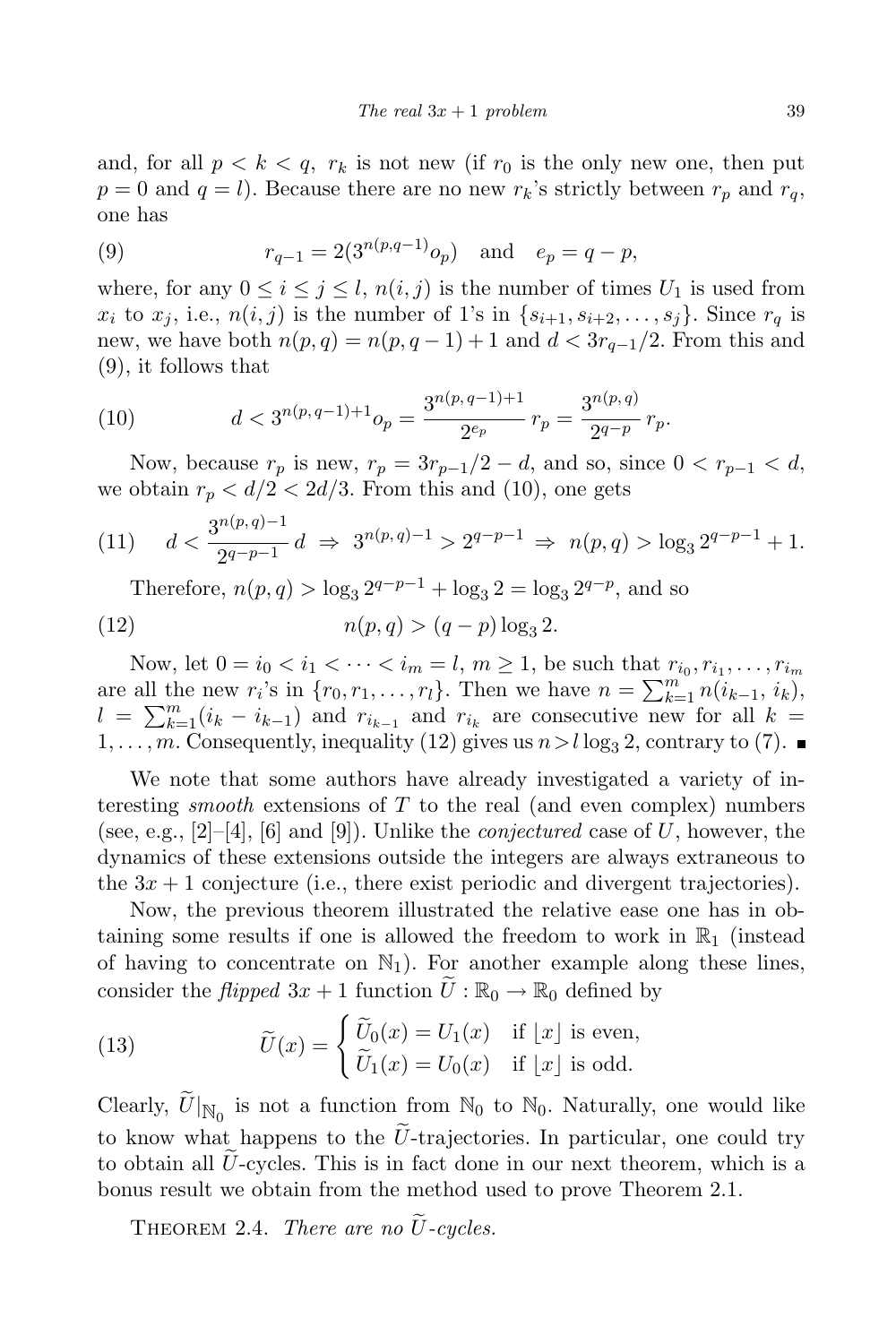## 40 P. B. Konstadinidis

*Proof.* The proof is almost entirely analogous to the proof of Theorem 2.1 above, and so we will be brief and point out only the required modifications. Clearly, no  $\tilde{U}$ -cycles start at numbers in  $\mathbb{N}_0$ . Suppose then that there exist  $x_0 \in \mathbb{Q}_0 \setminus \mathbb{N}_0$  and  $l \in \mathbb{N}_1$  such that there is a U-cycle of length l starting at  $x_0$ , namely  $\Omega(x_0) = (x_0, \tilde{U}(x_0), \ldots, \tilde{U}^l(x_0) = x_0)$ . By inspection, there are no  $\tilde{U}$ -cycles of length less than 4, and so we may assume that  $l > 4$ (again, this assumption is made to avoid trivialities). Now, with similar notations and the same arguments from the proof of Theorem 2.1, one finds, for  $i = 0, 1, \ldots, l$ , that

(14) 
$$
x_i = \tilde{U}^i(x_0) = \frac{c_i}{d} = \frac{q_i d + r_i}{d} = q_i + \frac{r_i}{d} = (q_i + 1) - \frac{d - r_i}{d},
$$

where  $q_i$  is the quotient and  $r_i$  the remainder in the Euclidean division of  $c_i$  by d. Since no  $x_i$ 's belong to  $\mathbb{N}_0$ , all  $r_i$  satisfy  $0 < d - r_i < d$ . Moreover, because  $d = 2^l - 3^n > 0$ , we have, as before,

$$
(15) \t\t\t n < l \log_3 2.
$$

Since  $\widetilde{\Omega}(x_0) = (x_0, x_1, \ldots, x_l = x_0)$  is both a  $\widetilde{U}$ -cycle and a rational Collatz cycle (of length l), it follows, for  $i = 0, 1, \ldots, l$ , that  $q_i = |x_i|$  is even (resp. odd) if, and only if,  $c_i$  is odd (resp. even). Thus, all  $r_i = c_i - dq_i$  are odd, i.e., all  $d - r_i$  are even. Now, think of  $d - r_0, d - r_1, \ldots, d - r_l = d - r_0$ as being arranged (in this order) in a circular fashion and note that, for  $i = 0, 1, \ldots, l,$ 

(16) 
$$
d - r_i = \begin{cases} \frac{1}{2}(d - r_{i-1}) & \text{if } q_{i-1} \text{ is odd,} \\ \frac{3}{2}(d - r_{i-1}) & \text{if } q_{i-1} \text{ is even and } d - r_{i-1} < \frac{2}{3}d, \\ \frac{3}{2}(d - r_{i-1}) - d & \text{if } q_{i-1} \text{ is even and } d - r_{i-1} > \frac{2}{3}d. \end{cases}
$$

Arguing exactly in the same way as in the proof of Theorem 2.1, we conclude that  $n > l \log_3 2$ , which contradicts (15).

Note that yet another equivalent way of phrasing the conjecture RU is to say that, for every  $x \in \mathbb{R}_1$ , there exists  $k \in \mathbb{N}_0$  such that  $U^k(x) \in [1,3)$ . Our corresponding conjecture for the iterates of  $\tilde{U}$  is

**RU**: For every  $x \in \mathbb{R}_0$  there exists  $k \in \mathbb{N}_0$  such that  $\widetilde{U}^k(x) \in [0, 2)$ .

Of course, Theorem 2.4 is directly related to the conjecture  $\overline{\text{RU}}$  above. Let us conclude this section by observing that our  $RU$  conjecture clearly implies the following conjecture.

 $\mathbf{B}\tilde{\mathbf{U}}$ : Every  $\tilde{U}$ -trajectory is bounded.

3. Other results, conjectures and questions. One way to find out if studying what happens to the iterates of  $U$  can shed some new light on the  $3n + 1$  conjecture or not would be to try to answer our first question.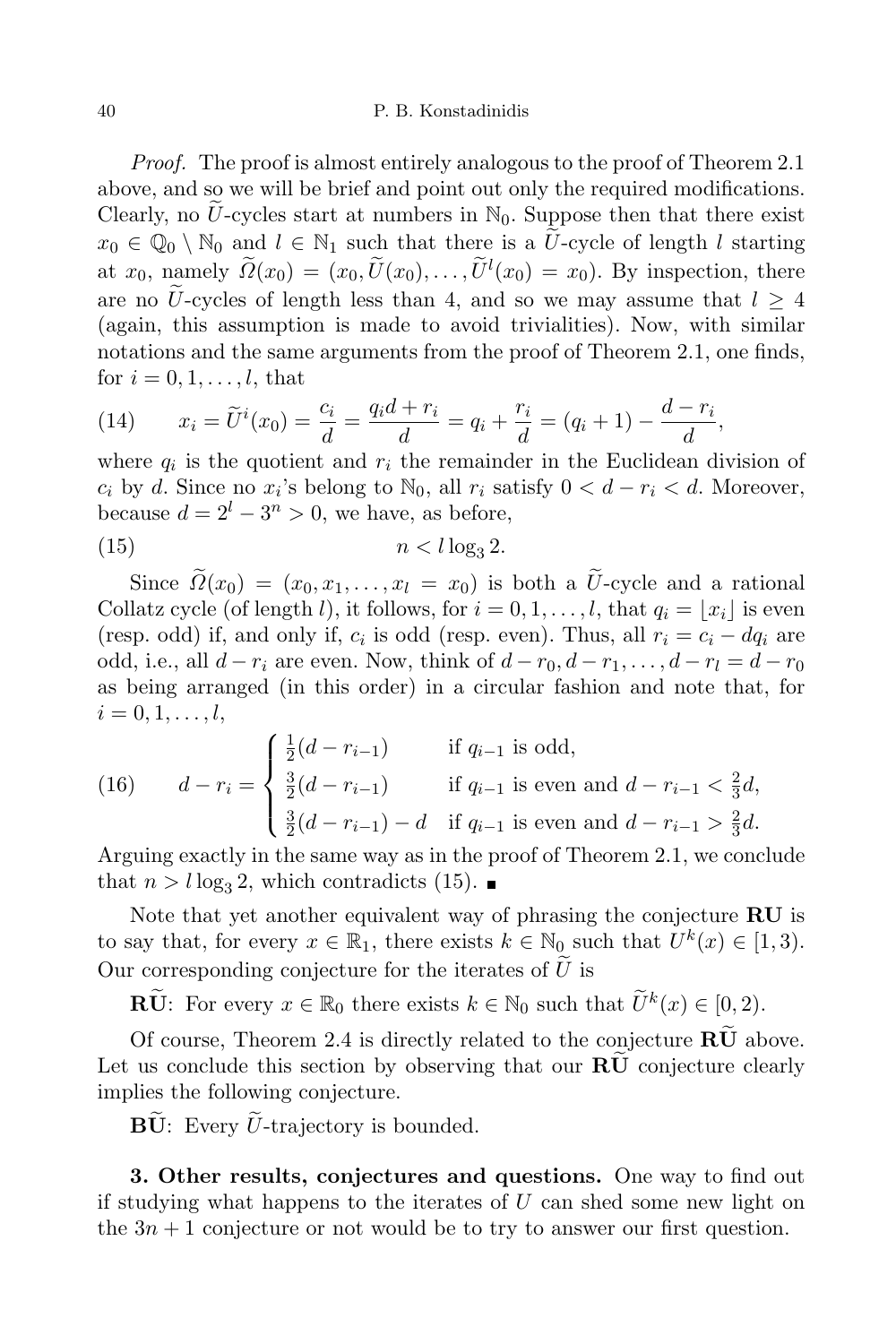**Q1**: Does the  $3n + 1$  conjecture imply our real  $3x + 1$  conjecture **RU**?

On one hand, if the answer to this question is yes, then this would show that looking at the iterates of U amounts to essentially the same thing as looking at those of T (as far as the  $3n + 1$  conjecture is concerned). On the other hand, we note that if the  $3n + 1$  conjecture is true, then the answer to the question  $Q1$  above could very well be no. To see why, suppose that, instead of T, one considered the original Collatz function, i.e.,  $f : \mathbb{N}_1 \to \mathbb{N}_1$ given by

(17) 
$$
f(n) = \begin{cases} f_0(n) = n/2 & \text{if } n \text{ is even,} \\ f_1(n) = 3n + 1 & \text{if } n \text{ is odd.} \end{cases}
$$

Its extension to  $\mathbb{R}_1$  (in our sense) is the function  $F : \mathbb{R}_1 \to \mathbb{R}_1$  given by

(18) 
$$
F(x) = \begin{cases} F_0(x) = x/2 & \text{if } \lfloor x \rfloor \text{ is even,} \\ F_1(x) = 3x + 1 & \text{if } \lfloor x \rfloor \text{ is odd.} \end{cases}
$$

The statement for the F-trajectories which corresponds to the conjecture **RU** would be that  $T_F(x) \to \{1,2\}$  for all  $x \in \mathbb{R}_1$ . However, this is readily seen to be *false*, since, for example, all  $F$ -trajectories starting at  $2m+3/2$ ,  $m \in \mathbb{N}_0$ , diverge (monotonically) to  $+\infty$ . Now, the  $3n+1$  conjecture for the iterates of T is equivalent to the (same) one for the iterates of  $f$ . Thus, if the  $3n + 1$  conjecture turns out to be true, then the question for the F-trajectories that is the counterpart to question  $Q1$  will have a negative answer. Moreover, if our real  $3x + 1$  conjecture **RU** is true, then the U-trajectories and the  $F$ -trajectories will be seen to have quite different behaviors in  $\mathbb{R}_1$  (as opposed to what happens in  $\mathbb{N}_1$ ). In our view, comparisons between the U-trajectories and the  $F$ -trajectories may play an important rôle in some future  $3x+1$ -type investigations. Let our next question emphasize this point.

**Q2**: Are the *F*-trajectories starting at  $2m + 3/2$ ,  $m = 0, 1, 2, \ldots$ , the only F-trajectories that do not tend to  $\{1,2\}$ ?

Of course, analogous questions on similar notions regarding the iterates of  $U$  could be posed as well. We now show a simple result about the iterates of U. Its proof will suggest a new approach one might consider in trying to prove the conjecture  $\mathbf{O}\mathbf{U}$  (see Remark 3.3). A corresponding result for the iterates of  $\hat{U}$  will then be obtained as a corollary. Before we can state these results, a couple of definitions are needed.

Given  $x_0 \in \mathbb{R}_1$ , we say that  $\mathcal{P}_U(x_0) = (p_i)_{i=0}^{\infty}$  is eventually periodic with period  $s = (s_0, s_1, \ldots, s_{l(s)-1}) \in S$  if there exists  $j \in \mathbb{N}_0$  such that  $(p_i, p_{i+1}, \ldots, p_{i+l(s)-1}) = (s_0, s_1, \ldots, s_{l(s)-1})$  for all  $i = j + ml(s), m \in \mathbb{N}_0$ . Moreover, if  $a \in \mathbb{N}_1$  is such that there is a U-cycle of length l starting at a, then we say that  $\mathcal{T}_U(x_0)$  tends to  $\{U^t(a)\}\$  from above (in sym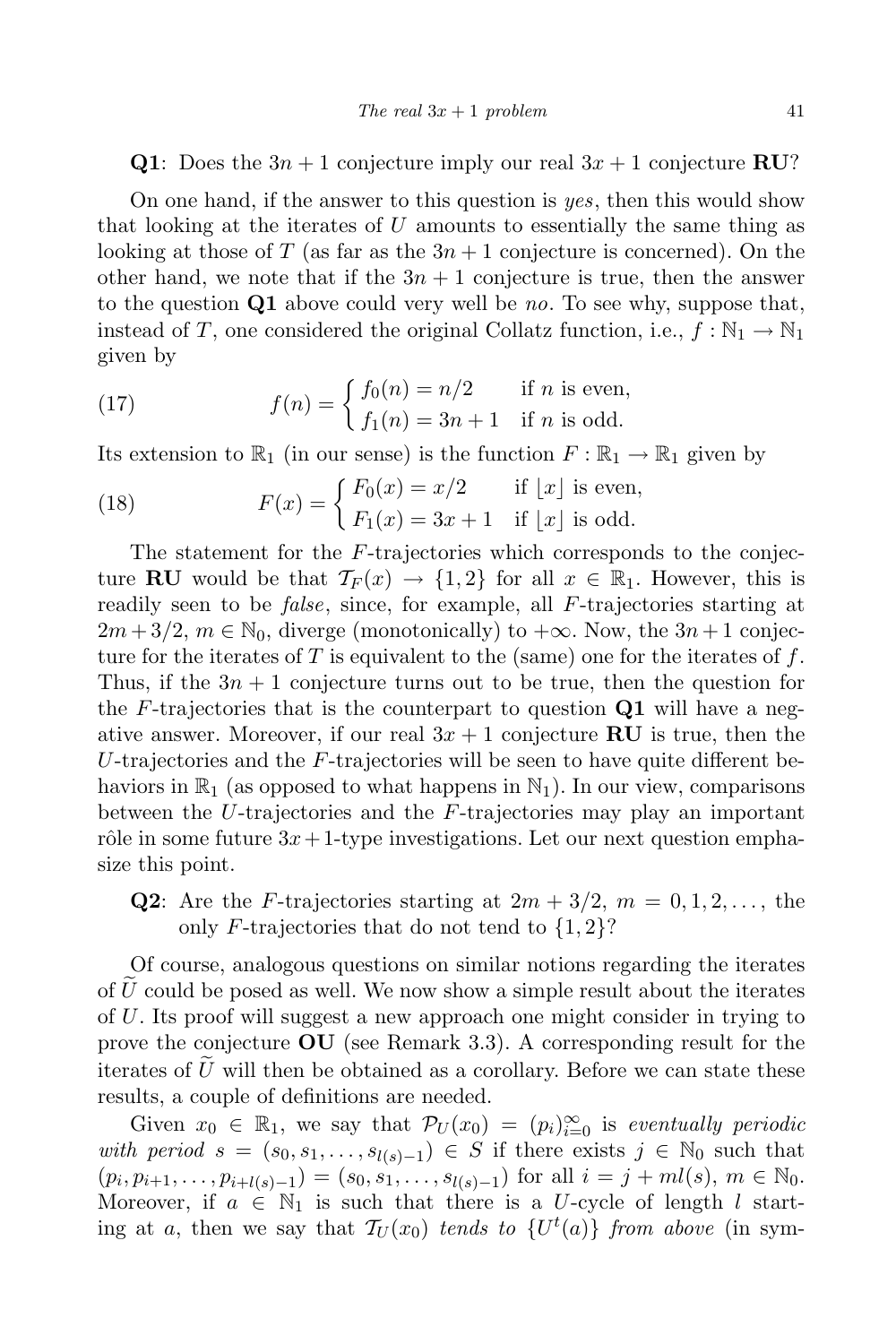bols,  $\mathcal{T}_U(x_0) \longrightarrow \{U^t(a)\}\)$  whenever there is  $j_0 \in \mathbb{N}_0$  such that, for all  $j \in \{0, 1, \ldots, l-1\}, U^{kl}(U^{j+j_0}(x_0)) \to U^j(a)^+$  as  $k \to +\infty$ .

PROPOSITION 3.1. If  $a \in \mathbb{N}_1$  is such that there is a U-cycle of length l starting at a, then, for all  $x \in \mathbb{R}_1$ ,  $\mathcal{P}_U(x)$  is eventually periodic with period  $(a \mod 2, U(a) \mod 2, \ldots, U^{l-1}(a) \mod 2)$  if, and only if,  $\mathcal{T}_U(x)$  tends to  ${U<sup>t</sup>(a)}$  from above.

*Proof.* Suppose first that  $x \in \mathbb{R}_1$  is such that  $\mathcal{T}_U(x) \longrightarrow U^t(a)$ . Since there is a  $U$ -cycle of length  $l$  starting at  $a$ , it clearly follows that there is some  $0 < \theta \in \mathbb{R}$  such that, for all  $y \in [a, a + \theta)$  and all  $m \in \mathbb{N}_0$ ,

(19) 
$$
(\lfloor U^{ml}(y) \rfloor, \lfloor U^{ml+1}(y) \rfloor, \ldots, \lfloor U^{ml+l-1}(y) \rfloor) = (a, U(a), \ldots, U^{l-1}(a)).
$$

For instance, any  $0 < \theta < (2/3)^l$  will do. Since  $\mathcal{T}_U(x) \longrightarrow U^t(a)$ , there is some  $k_0 \in \mathbb{N}_0$  such that  $U^{k_0}(x) \in [a, a + \theta)$ . Hence,  $\mathcal{P}_U(x)$  is eventually periodic with period  $(a \mod 2, U(a) \mod 2, \ldots, U^{l-1}(a) \mod 2)$ .

For the other direction, suppose now that  $x \in \mathbb{R}_1$  is such that  $\mathcal{P}_U(x)$ is eventually periodic with period  $s = (a \mod 2, U(a) \mod 2, \ldots, U^{l-1}(a))$ mod 2)  $\in$  S. By using Lemma 2.3, one sees that there is some  $j_0 \in \mathbb{N}_0$  such that

$$
U^{l(s)}(U^{j_0}(x)) = \frac{3^{n(s)}U^{j_0}(x) + \varphi(s)}{2^{l(s)}} = \frac{3^{n(s)}(a + U^{j_0}(x) - a) + \varphi(s)}{2^{l(s)}} = \frac{3^{n(s)}a + \varphi(s)}{2^{l(s)}} + \frac{3^{n(s)}(U^{j_0}(x) - a)}{2^{l(s)}} = a + \frac{3^{n(s)}}{2^{l(s)}}(U^{j_0}(x) - a).
$$

Analogously, for  $j = 0, 1, \ldots, l - 1$  we have

$$
U^{l(s)}(U^{j+j_0}(x)) = U^j(a) + \frac{3^{n(s)}}{2^{l(s)}}(U^{j+j_0}(x) - U^j(a)).
$$

Therefore, for all  $m \in \mathbb{N}_0$  and all  $j \in \{0, 1, \ldots, l-1\},\$ 

(20) 
$$
U^{ml(s)}(U^{j+j_0}(x)) = U^j(a) + \left(\frac{3^{n(s)}}{2^{l(s)}}\right)^m (U^{j+j_0}(x) - U^j(a)).
$$

Since  $3^{n(s)} < 2^{l(s)}$ , it is not hard to conclude now that  $\mathcal{T}_U(x) \stackrel{+}{\longrightarrow} \{U^t(a)\}.$ 

Now, with the appropriate analogous definitions for the iterates of  $\tilde{U}$ , the same argument presented in the proof of Proposition 3.1 above gives us the following result as well.

PROPOSITION 3.2. If  $a \in \mathbb{N}_1$  is such that there is a U-cycle of length l starting at a, then, for all  $x \in \mathbb{R}_0$ ,  $\mathcal{P}_{\tilde{U}}(x)$  is eventually periodic with period  $(1 - a \mod 2, 1 - (U(a) \mod 2), \ldots, 1 - (U^{l-1}(a) \mod 2))$  if, and only if,  $\mathcal{T}_{\tilde{U}}(x)$  tends to  $\{U^t(a)\}$  from below.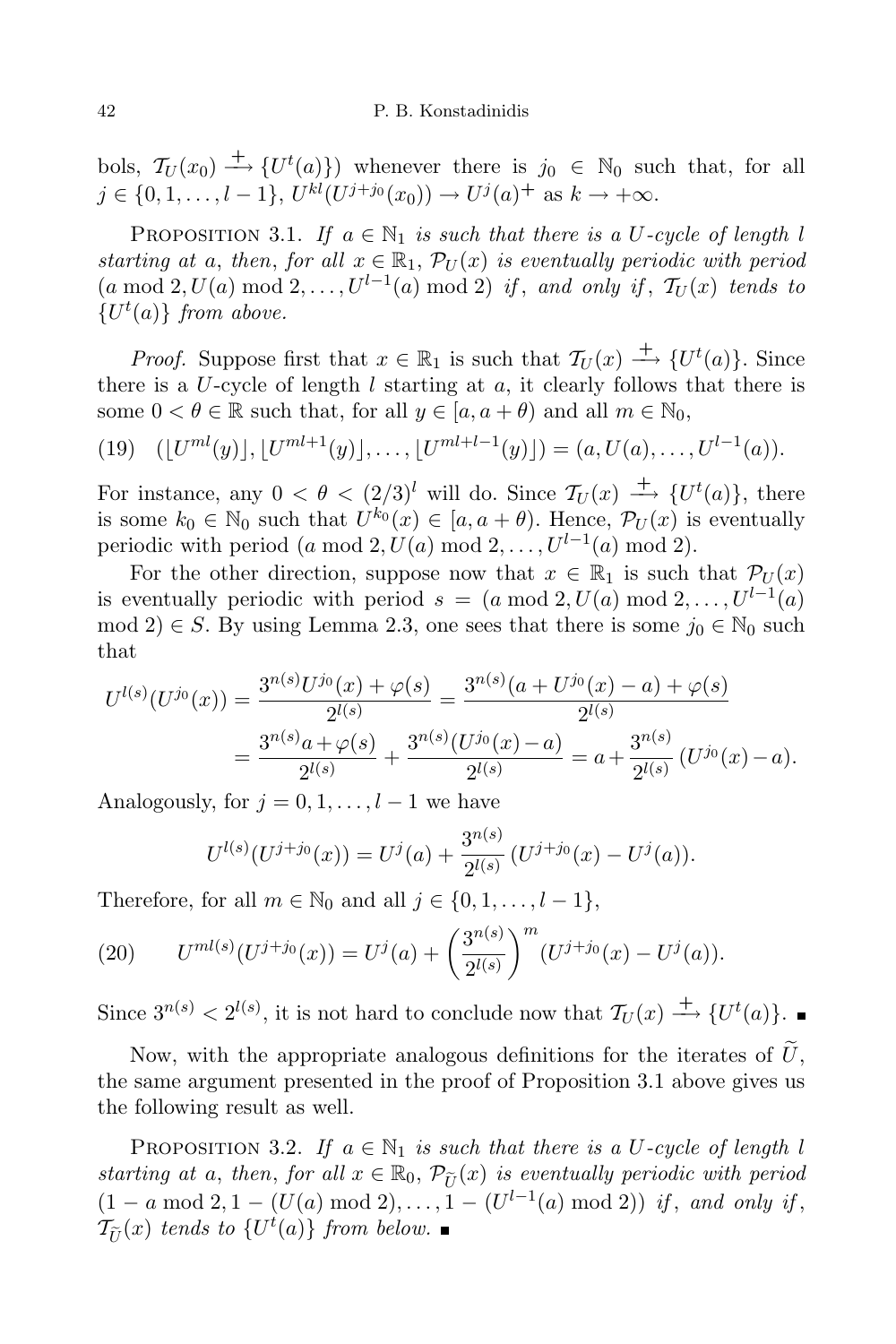Note that if the  $3n + 1$  conjecture is true and  $x_0 \in \mathbb{R}_1$  is such that  $\mathcal{T}_U(x_0) \to a_0^+$  $t_0^+$  for some  $a_0 \in \mathbb{N}_1$ , then  $\mathcal{T}_U(x_0) \to \{1,2\}$ . This indicates one way in which one may try to give a positive answer to question  $Q1$ .

Now, consider  $\mathcal{I}_U(\mathbb{N}_1) = \{x \in \mathbb{R}_1 : \exists k \in \mathbb{N}_0 \text{ with } U^k(x) \in \mathbb{N}_1\}$  and  $\mathcal{N}_U(\mathbb{N}_1) = \mathbb{R}_1 \setminus \mathcal{I}_U(\mathbb{N}_1)$ . Of course, our **RU** conjecture implies the following conjecture.

 $\mathcal{N}$ **U**: For all  $x \in \mathcal{N}_U(\mathbb{N}_1), \mathcal{T}_U(x) \to \{1, 2\}.$ 

We may now pose our next question, which can also be thought of as being one of the possible (nontrivial) ways of turning question Q1 around.

**Q3**: Does the NU conjecture above imply the  $3n + 1$  conjecture?

Remark 3.3. Let us just note here an interesting corollary of the proof of Proposition 3.1: if one proves that, for all  $n \in \mathbb{N}_1$  and all  $0 < \rho \in \mathbb{R}$ , there exists some  $z \in (n, n + \varrho) \cap \mathcal{N}_U(\mathbb{N}_1)$  such that  $\mathcal{T}_U(z) \to \{1, 2\}$ , then it will follow that the  $\mathbf{O}U$  conjecture (which, in light of Theorem 2.1, states in fact that "there are no nontrivial  $T$ -cycles") is true.

To try to answer the question Q3 above might be an even better way of seeing whether there are some real advantages in shifting one's attention from  $T$  to U. Let us end this line of inquiry now by registering the following very broad (but also potentially very productive) question.

 $\bf{Q4}:$  What kind of results for the iterates of U does one get by attempting to translate known results for the iterates of T?

In conclusion, let us just remark that the apparent general project would be for one to study the dynamical system in R generated by the iterates of (discontinuous) piecewise linear functions of the following "simple" kind.

Let  $\alpha, \beta, \gamma, \delta, \tau \in \mathbb{R}$  be fixed, with  $\tau \in [0, 2)$ , and consider the function  $\Phi = \Phi(\alpha, \beta, \gamma, \delta, \tau) : \mathbb{R} \to \mathbb{R}$  defined by

(21) 
$$
\Phi(x) = \begin{cases} \Phi_0(x) = \alpha x + \beta & \text{if } \lfloor x + \tau \rfloor \text{ is even,} \\ \Phi_1(x) = \gamma x + \delta & \text{if } \lfloor x + \tau \rfloor \text{ is odd.} \end{cases}
$$

Naturally, the crux of the matter here is to find out how the parameters  $\alpha, \beta, \gamma, \delta$  and  $\tau$  affect the behavior of the  $\Phi = \Phi(\alpha, \beta, \gamma, \delta, \tau)$ -trajectories. This brings us to our final (albeit seemingly intractable as of yet!) question.

**Q5**: How do the general properties of the dynamical system in  $\mathbb{R}$  generated by the iterates of the function  $\Phi = \Phi(\alpha, \beta, \gamma, \delta, \tau)$  defined as in (21) depend on the values of the real parameters  $\alpha, \beta, \gamma, \delta$ and  $\tau$ ?

We have, e.g.,  $U = \Phi(1/2, 0, 3/2, 1/2, 0)|_{\mathbb{R}_1}$  and  $U = \Phi(1/2, 0, 3/2, 1/2, 1)|_{\mathbb{R}_0}$ . Note also that the functions  $\Phi(1/2, 0, 3/2, 1/2, \tau_0)|_{\mathbb{R}_1}$ , with  $0 \le \tau_0 < 1$ , are